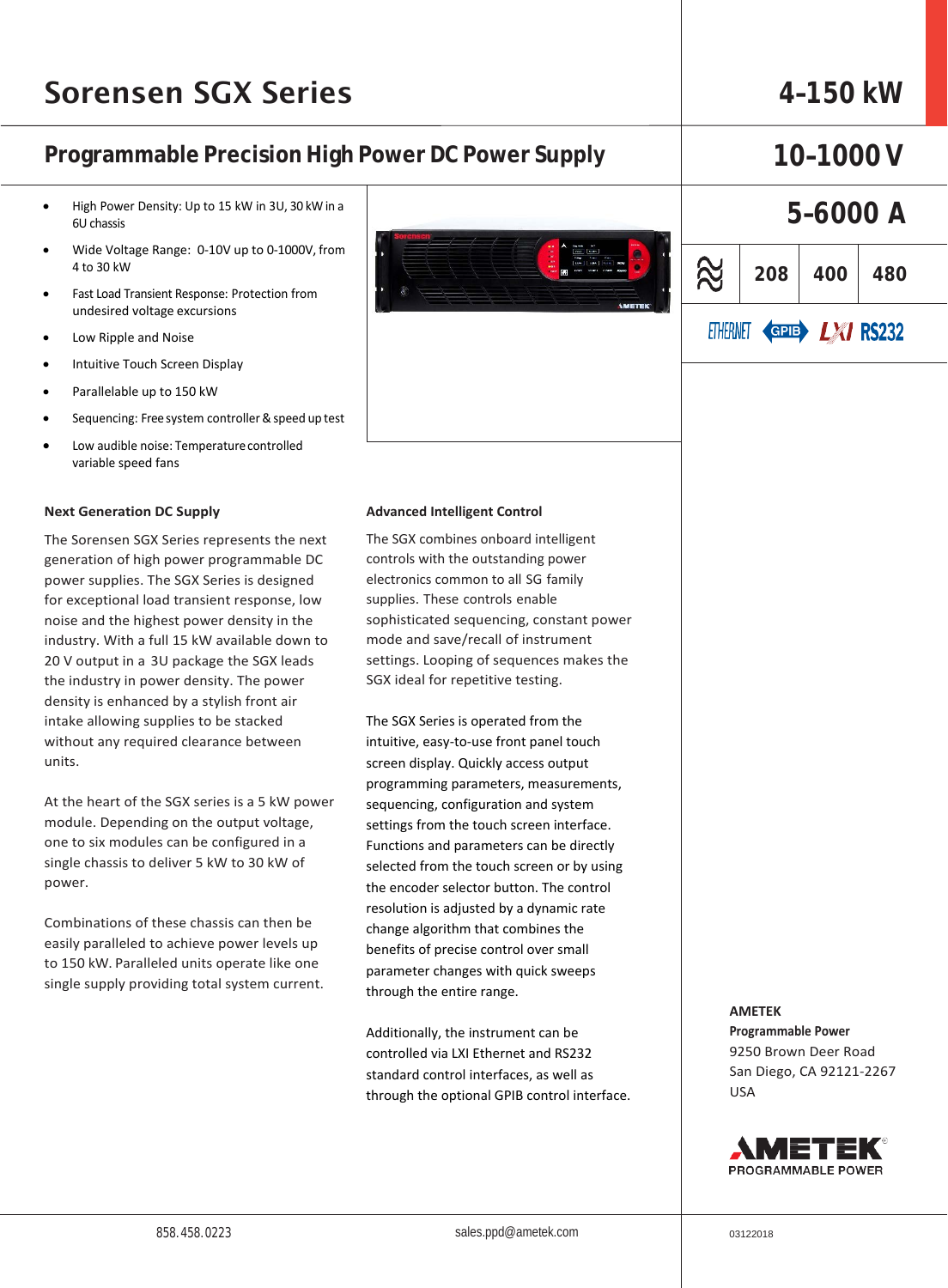# SGX Series : Product Specifications

| Common                                      |                                                                                                                                                                                                                                      |                                                                                                                                                                                                                                                                                                                                                                                                            |                                       |                                                                    |                                                                                                                 |                              |                                                                                                                            |  |  |  |
|---------------------------------------------|--------------------------------------------------------------------------------------------------------------------------------------------------------------------------------------------------------------------------------------|------------------------------------------------------------------------------------------------------------------------------------------------------------------------------------------------------------------------------------------------------------------------------------------------------------------------------------------------------------------------------------------------------------|---------------------------------------|--------------------------------------------------------------------|-----------------------------------------------------------------------------------------------------------------|------------------------------|----------------------------------------------------------------------------------------------------------------------------|--|--|--|
| Remote Sense                                |                                                                                                                                                                                                                                      | Terminals are provided to sense output voltage at point of load. Maximum line drop 5% of rated voltage per line for 40-100V models,<br>line drop 1V of rated voltage per line for 10-20V models, 1.5V for 30V models, 2% of rated voltage per line for models 160V and<br>greater. (Greater line drop is allowed, but output regulation specifications no longer apply).                                   |                                       |                                                                    |                                                                                                                 |                              |                                                                                                                            |  |  |  |
| <b>Parallel Operation</b>                   |                                                                                                                                                                                                                                      | Up to 5 units may be paralleled for additional current within the power supply single-unit specifications, with exception of the<br>DC output current set accuracy. Additional paralleled SG units will add 0.3% inaccuracy per unit. To parallel more than 5 units,<br>contact factory.                                                                                                                   |                                       |                                                                    |                                                                                                                 |                              |                                                                                                                            |  |  |  |
| Series Operation                            |                                                                                                                                                                                                                                      | Up to 2 units (see Output Float Voltage)                                                                                                                                                                                                                                                                                                                                                                   |                                       |                                                                    |                                                                                                                 |                              |                                                                                                                            |  |  |  |
| Input                                       |                                                                                                                                                                                                                                      |                                                                                                                                                                                                                                                                                                                                                                                                            |                                       |                                                                    |                                                                                                                 |                              |                                                                                                                            |  |  |  |
| Nominal Voltage<br>3 phase, 3 wire + ground |                                                                                                                                                                                                                                      | 208/230 VAC (operating range 187 - 253 VAC)<br>380/400 VAC (operating range 342 - 440 VAC)<br>440/480VAC(operating range 396-528VAC)                                                                                                                                                                                                                                                                       |                                       |                                                                    |                                                                                                                 |                              |                                                                                                                            |  |  |  |
| Frequency                                   |                                                                                                                                                                                                                                      |                                                                                                                                                                                                                                                                                                                                                                                                            |                                       |                                                                    |                                                                                                                 |                              | 47 – 63Hz, 400Hz (400Hz @ 208VAC, for 6U units is optional modification and does not carry CE, UL or CSA markings)         |  |  |  |
| Power Factor                                |                                                                                                                                                                                                                                      | >0.9 typical for 10V - 30V, 50V, 1000V and other models with optional "PF" modification.<br>>0.75 typical for 208/220 VAC input (40V, 60V - 800V models, 0.9 available with modification "PF")<br>>0.72 typical for 380/480 VAC input (40V, 60V - 800V models, 0.9 available with modification "PF")<br>>0.69 typical for 440/480 VAC input (40V, 60V - 800V models, 0.9 available with modification "PF") |                                       |                                                                    |                                                                                                                 |                              |                                                                                                                            |  |  |  |
| Protection (typical)                        |                                                                                                                                                                                                                                      |                                                                                                                                                                                                                                                                                                                                                                                                            | (800V model 6.4 msec on all 3 phases) |                                                                    | % cycle ride-though, typical, on all three phases, 3 cycle ride through on single phase; missing phase shutdown |                              |                                                                                                                            |  |  |  |
|                                             | Programming & Read-back Specifications (with sense wires used)                                                                                                                                                                       |                                                                                                                                                                                                                                                                                                                                                                                                            |                                       |                                                                    |                                                                                                                 |                              |                                                                                                                            |  |  |  |
|                                             |                                                                                                                                                                                                                                      | Programming                                                                                                                                                                                                                                                                                                                                                                                                |                                       |                                                                    | Read-Back/Monitoring                                                                                            |                              |                                                                                                                            |  |  |  |
|                                             | Accuracy                                                                                                                                                                                                                             |                                                                                                                                                                                                                                                                                                                                                                                                            | Resolution                            |                                                                    | Accuracy                                                                                                        | Resolution                   |                                                                                                                            |  |  |  |
| <b>Front Panel Display</b>                  | SGX (40-1000V) +/- 0.1% of<br>voltage at full scale<br>SGX (40-1000V) +/- 0.4% of<br>current at full scale<br>SGX (10-30V) 0.1% of set point<br>+0.1% of voltage rating<br>SGX (10-30V) 0.1% of set point<br>+0.4% of current rating |                                                                                                                                                                                                                                                                                                                                                                                                            | SGX: 4.0 digits                       |                                                                    | SGX, Voltage: +/-0.1% of full scale<br>SGX, Current: +/-0.4% of full scale<br>SGX: 4.0 digits                   |                              | Knob control & Display read-back                                                                                           |  |  |  |
|                                             |                                                                                                                                                                                                                                      |                                                                                                                                                                                                                                                                                                                                                                                                            |                                       |                                                                    | SGX (10-30V) 0.1% of actual<br>+0.15% voltage rating                                                            |                              |                                                                                                                            |  |  |  |
| Remote Analog<br>Interface                  | Voltage +/-0.25% of full scale<br>Current (40-1000V) 0.8% of full<br>scale, (10-30V) 1.0% of full<br>scale                                                                                                                           |                                                                                                                                                                                                                                                                                                                                                                                                            | <b>NA</b>                             | (40-1000V) +/-1.0% of full scale<br>(10-30V) +/-0.5% of full scale |                                                                                                                 | NA                           | 25-pin D-sub connector (0~5 V or 0~10 V)                                                                                   |  |  |  |
| <b>Remote Digital</b><br>Interface          | Voltage: +/-0.1% of full scale,<br>Current: +/-0.4% of full scale                                                                                                                                                                    |                                                                                                                                                                                                                                                                                                                                                                                                            | $+/-0.002\%$ of<br>full scale         | Voltage: +/-0.1% of full scale<br>Current: +/-0.4% of full scale   |                                                                                                                 | $+/-0.002%$ of<br>full scale | RS-232C (Standard on SGX), Optional<br>IEEE-488.2 and Optional LXI<br>Compliant 10/100 base-T Ethernet (see<br>Options)    |  |  |  |
| <b>OVP</b>                                  | +/-1% of fullscale                                                                                                                                                                                                                   |                                                                                                                                                                                                                                                                                                                                                                                                            | $+/-0.002\%$ of<br>full scale         |                                                                    |                                                                                                                 |                              | Programming range: 5-110% Configured<br>from front panel, remote analog or via<br>optional digital inputs                  |  |  |  |
| User I/O                                    | Disconnect & Polarity-reversal relay control (Only available with Ethernet Option)                                                                                                                                                   |                                                                                                                                                                                                                                                                                                                                                                                                            |                                       |                                                                    | Digital 10-pin Molex type connector                                                                             |                              |                                                                                                                            |  |  |  |
| Software                                    | IVI & CVI drivers available under SUPPORT at: www.ProgrammablePower.com                                                                                                                                                              |                                                                                                                                                                                                                                                                                                                                                                                                            |                                       |                                                                    |                                                                                                                 |                              |                                                                                                                            |  |  |  |
| Physical                                    |                                                                                                                                                                                                                                      |                                                                                                                                                                                                                                                                                                                                                                                                            | 3U Models (10V-30V)                   |                                                                    | 3U Models (40V-1000V)                                                                                           |                              | 6U Models (60V-600V)                                                                                                       |  |  |  |
| Width                                       |                                                                                                                                                                                                                                      | 19.00 in (48.3 cm)                                                                                                                                                                                                                                                                                                                                                                                         |                                       |                                                                    | 19.00 in (48.3 cm)                                                                                              |                              | 19.00 in (48.3 cm)                                                                                                         |  |  |  |
| Depth                                       |                                                                                                                                                                                                                                      | 28.09 in (71.35 cm)                                                                                                                                                                                                                                                                                                                                                                                        |                                       |                                                                    | 26.4 in (67.1 cm)                                                                                               |                              | 27.18 in (69.04 cm)                                                                                                        |  |  |  |
| Height                                      |                                                                                                                                                                                                                                      | 5.25 in (13.3 cm)                                                                                                                                                                                                                                                                                                                                                                                          |                                       |                                                                    | 5.25 in (13.3 cm)                                                                                               |                              | 10.5 in (26.7 cm)                                                                                                          |  |  |  |
| Weight                                      |                                                                                                                                                                                                                                      | (4kW, 10V 15V) ≈<65 lbs (29 kg)<br>(5kW, 20V 30V) ≈<65 lbs (29 kg)<br>(8kW, 10V 15V) ≈<85 lbs (39 kg)<br>$(10kW, 20V 30V) \approx 85$ lbs $(39 kg)$<br>(12kW, 10V 15V) ≈<110 lbs (50 kg)<br>(15kW, 20V 30V) ≈<110 lbs (50 kg)                                                                                                                                                                              |                                       |                                                                    | $(5kW) \approx 60$ lbs (27 kg)<br>$(10kW)$ ≈ ≤75 lbs (34 kg)<br>$(15kW) \approx 90$ lbs $(41 kg)$               |                              | $(20kW) \approx 140 \text{ lbs} (64 \text{ kg})$<br>$(25kW) \approx 155$ lbs $(71 kg)$<br>$(30kW) \approx 170$ lbs (78 kg) |  |  |  |
|                                             |                                                                                                                                                                                                                                      |                                                                                                                                                                                                                                                                                                                                                                                                            |                                       |                                                                    |                                                                                                                 |                              |                                                                                                                            |  |  |  |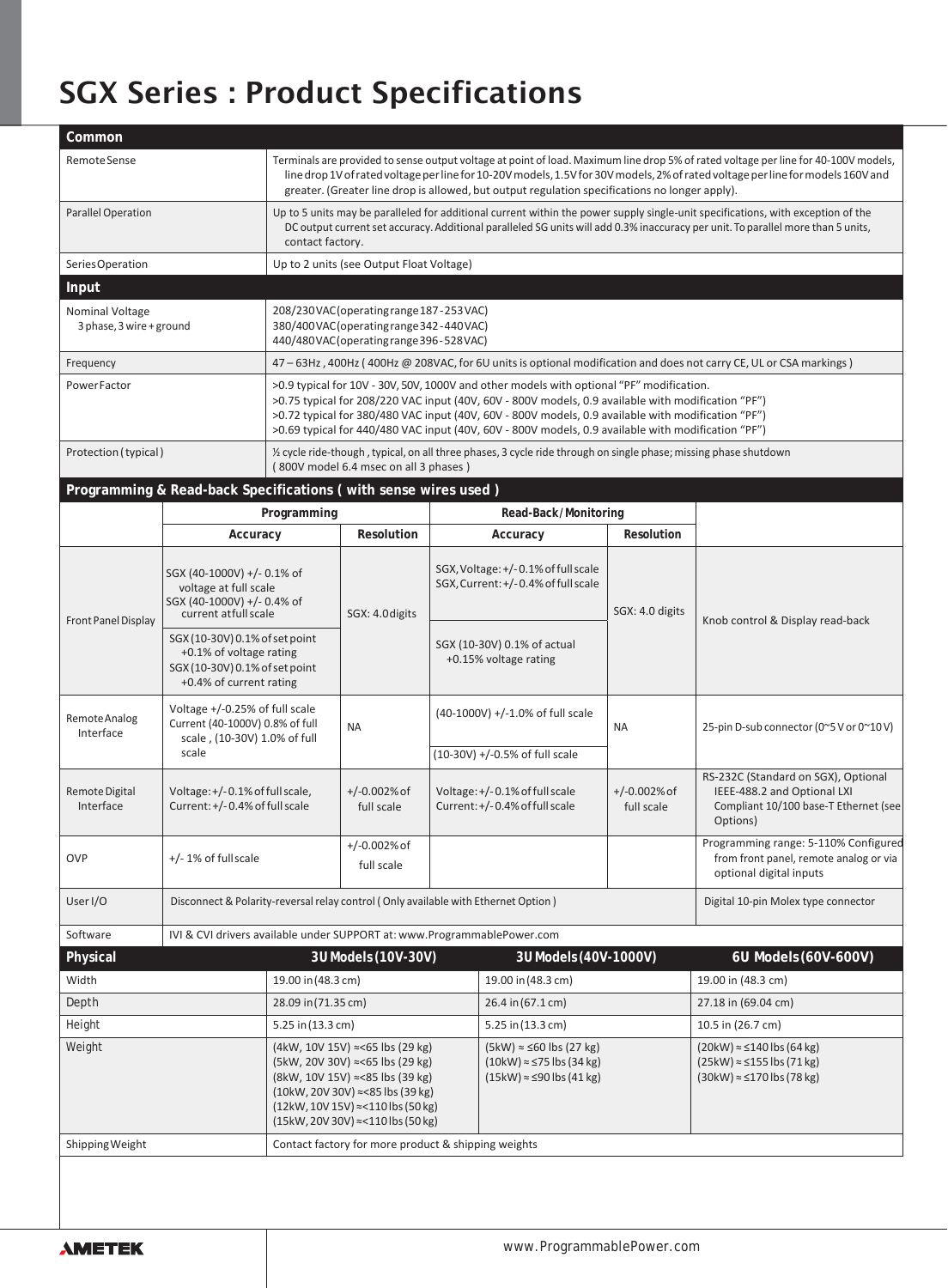# SGX Series : Product Specifications **4-150 kW**

| Output                                  |                                                                                                                                                                                                                        |              |                                                                                                                |                                                                                              |                                                                                     |                  |                           |                       |  |  |
|-----------------------------------------|------------------------------------------------------------------------------------------------------------------------------------------------------------------------------------------------------------------------|--------------|----------------------------------------------------------------------------------------------------------------|----------------------------------------------------------------------------------------------|-------------------------------------------------------------------------------------|------------------|---------------------------|-----------------------|--|--|
| Ripple & Noise (Voltage Mode, Typical)  | See Output: Voltage & Current Ranges Chart below. Ripple and noise specified at full load, nominal AC input. Noise measured with 6                                                                                     |              |                                                                                                                |                                                                                              |                                                                                     |                  |                           |                       |  |  |
|                                         | ft. cable, 1µF at load                                                                                                                                                                                                 |              |                                                                                                                |                                                                                              |                                                                                     |                  |                           |                       |  |  |
| Output Rise Time (40-1000V)             |                                                                                                                                                                                                                        |              | act 100 ms 10-90% of full scale typical - full resistive load (Contact factory for model specific slew rates)≈ |                                                                                              |                                                                                     |                  |                           |                       |  |  |
|                                         | Rise Time, ms, max                                                                                                                                                                                                     |              |                                                                                                                | Condition                                                                                    |                                                                                     |                  |                           |                       |  |  |
| Output Voltage Rise Time (10-30V)       | 10                                                                                                                                                                                                                     |              |                                                                                                                | Measured from 10% to 90% of the output voltage change - resistive load, typical              |                                                                                     |                  |                           |                       |  |  |
|                                         | Fall Time, ms max<br>Condition                                                                                                                                                                                         |              |                                                                                                                |                                                                                              |                                                                                     |                  |                           |                       |  |  |
| Output Voltage Fall Time (10-30V)       | No Load                                                                                                                                                                                                                | 100% CC Load |                                                                                                                | 100% CR Load                                                                                 | Measured from 90% to 10% of the output voltage change. -<br>resistive load, typical |                  |                           |                       |  |  |
|                                         | 50                                                                                                                                                                                                                     |              | 10                                                                                                             | 10                                                                                           |                                                                                     |                  |                           |                       |  |  |
|                                         | Rise Time, ms max                                                                                                                                                                                                      |              |                                                                                                                | Condition                                                                                    |                                                                                     |                  |                           |                       |  |  |
| Output Current Rise Time (10-30V)       | 20                                                                                                                                                                                                                     |              |                                                                                                                |                                                                                              |                                                                                     |                  |                           |                       |  |  |
|                                         | Fall Time, ms max                                                                                                                                                                                                      |              |                                                                                                                | Measured from 10% to 90% of the output current change - resistive load, typical              |                                                                                     |                  |                           |                       |  |  |
| Output Current Fall Time (10-30V)       | 10 <sup>°</sup>                                                                                                                                                                                                        |              |                                                                                                                | Condition<br>Measured from 90% to 10% of the output current change - resistive load, typical |                                                                                     |                  |                           |                       |  |  |
| Line Regulation (with sense wires used) |                                                                                                                                                                                                                        |              |                                                                                                                |                                                                                              |                                                                                     |                  |                           |                       |  |  |
|                                         | (±10% of nominal AC input, constant load)<br>Voltage Mode: +/-0.01% of full scale (40-800V)                                                                                                                            |              |                                                                                                                |                                                                                              |                                                                                     |                  |                           |                       |  |  |
|                                         | Current Mode: +/-0.05% of full scale (40-800V)                                                                                                                                                                         |              |                                                                                                                |                                                                                              |                                                                                     |                  |                           |                       |  |  |
| Load Regulation (with sense wires used) | Voltage Mode and Current Mode: +/- 0.05% of full scale (10-30V)<br>(no load to full load, nominal AC input). Voltage Mode: +/- 0.02% of full scale (40-800V)                                                           |              |                                                                                                                |                                                                                              |                                                                                     |                  |                           |                       |  |  |
|                                         | Current Mode: +/- 0.1% of full scale Voltage Mode: +/- 0.05% of full scale (10-30V)                                                                                                                                    |              |                                                                                                                |                                                                                              |                                                                                     |                  |                           |                       |  |  |
|                                         |                                                                                                                                                                                                                        |              |                                                                                                                |                                                                                              |                                                                                     |                  |                           |                       |  |  |
| Load Transient Response                 | Recovers within 1ms to +/-0.75% of full-scale of steady-state output for a 50% to 100% or 100% to 50% load change                                                                                                      |              |                                                                                                                |                                                                                              |                                                                                     |                  |                           |                       |  |  |
| Efficiency                              | 87% typical at nominal line and max load                                                                                                                                                                               |              |                                                                                                                |                                                                                              |                                                                                     |                  |                           |                       |  |  |
| Stability<br>Temperature Coefficient    | ±0.05% of set point after 30 minute warm-up and over 8 hours at fixed line, load and temperature, typical                                                                                                              |              |                                                                                                                |                                                                                              |                                                                                     |                  |                           |                       |  |  |
|                                         | 0.02%/ C of maximum output voltage rating for voltage set point, typical<br>0.03%/ C of maximum output current rating for current set point, typical                                                                   |              |                                                                                                                |                                                                                              |                                                                                     |                  |                           |                       |  |  |
| Output Float Voltage                    | Negative terminal within +/- 300 V of chassis potential. (We recommend the use of optional isolated analog Interface.)<br>Supplies in "series" have a system current limit of the lowest current supply in the system. |              |                                                                                                                |                                                                                              |                                                                                     |                  |                           |                       |  |  |
|                                         |                                                                                                                                                                                                                        |              |                                                                                                                |                                                                                              |                                                                                     |                  |                           |                       |  |  |
|                                         |                                                                                                                                                                                                                        |              |                                                                                                                |                                                                                              |                                                                                     |                  |                           |                       |  |  |
| Output: Voltage and Current Ranges      |                                                                                                                                                                                                                        | 3U           |                                                                                                                |                                                                                              | 6U                                                                                  |                  |                           |                       |  |  |
| Power                                   | 4/5 kW                                                                                                                                                                                                                 | 8/10 kW      | 12/15 kW                                                                                                       | 16/20 kW                                                                                     | 20/25 kW                                                                            | 24/30 kW         | <b>Ripple &amp; Noise</b> |                       |  |  |
| Voltage                                 |                                                                                                                                                                                                                        |              |                                                                                                                | Current                                                                                      |                                                                                     |                  | rms<br>(20 Hz-300 kHz)    | p-p<br>(20 Hz-20 MHz) |  |  |
| 10                                      | 400                                                                                                                                                                                                                    | 800          | 1200                                                                                                           | 1600*                                                                                        | 2000*                                                                               | 2400*            | 20 mV                     | 50 mV                 |  |  |
| 15                                      | 267                                                                                                                                                                                                                    | 534          | 801                                                                                                            | 1068*                                                                                        | 1335*                                                                               | 1602*            | 20 mV                     | 50 mV                 |  |  |
| 20                                      | 250                                                                                                                                                                                                                    | 500          | 750                                                                                                            | 1000*                                                                                        | 1250*                                                                               | 1500*            | 20 mV                     | 60 mV                 |  |  |
| 30                                      | 167                                                                                                                                                                                                                    | 334          | 501                                                                                                            | 668*                                                                                         | 835*                                                                                | 1002*            | 20 mV                     | 60 mV                 |  |  |
| 40                                      | 125                                                                                                                                                                                                                    | 250          | 3/5                                                                                                            | 500*                                                                                         | $625*$                                                                              | $750*$           | 20 mV                     | 75 mV                 |  |  |
| 50                                      | 100                                                                                                                                                                                                                    | 200          | 300                                                                                                            | 400*                                                                                         | 500*                                                                                | 600*             | 20 mV                     | 75 mV                 |  |  |
| 60                                      | 83                                                                                                                                                                                                                     | 167          | 250                                                                                                            | 333                                                                                          | 417                                                                                 | 500              | 20 mV                     | 75 mV                 |  |  |
| 75                                      | 67                                                                                                                                                                                                                     | 133          | 200                                                                                                            | 267                                                                                          | 333                                                                                 | 400              | 20 mV                     | 100 mV                |  |  |
| 80                                      | 63                                                                                                                                                                                                                     | 125          | 188                                                                                                            | 250                                                                                          | 313                                                                                 | 375              | 20 mV                     | 100 mV                |  |  |
| 100                                     | 50                                                                                                                                                                                                                     | 100          | 150                                                                                                            | 200                                                                                          | 250                                                                                 | 300              | 20 mV                     | 100 mV                |  |  |
| 160                                     | 31                                                                                                                                                                                                                     | 63           | 94                                                                                                             | 125                                                                                          | 156                                                                                 | 188              | 25 mV                     | 150 mV                |  |  |
| 200                                     | 25                                                                                                                                                                                                                     | 50           | 75                                                                                                             | 100                                                                                          | 125                                                                                 | 150              | 25 mV                     | 175 mV                |  |  |
| 250                                     | 20                                                                                                                                                                                                                     | 40           | 60                                                                                                             | 80                                                                                           | 100                                                                                 | 120              | 30 mV                     | 200 mV                |  |  |
| 300                                     | 17                                                                                                                                                                                                                     | 33           | 50                                                                                                             | 67                                                                                           | 83                                                                                  | 100              | 30 mV                     | 200 mV                |  |  |
| 330                                     | 15                                                                                                                                                                                                                     | 30           | 45                                                                                                             | 61                                                                                           | 76                                                                                  | 91               | 30 mV                     | 200 mV                |  |  |
| 400                                     | 12                                                                                                                                                                                                                     | 25           | 38                                                                                                             | 50                                                                                           | 63                                                                                  | 75               | 30 mV                     | 300 mV                |  |  |
| 500                                     | 10                                                                                                                                                                                                                     | 20           | 30                                                                                                             | 40                                                                                           | 50                                                                                  | 60               | 50 <sub>mV</sub>          | 350 mV                |  |  |
| 600                                     | 8                                                                                                                                                                                                                      | 17           | 25                                                                                                             | 33                                                                                           | 42                                                                                  | 50               | 60 mV                     | 350 mV                |  |  |
| 800<br>1000                             | 6.2<br>5                                                                                                                                                                                                               | 12.5<br>10   | 18.7<br>15                                                                                                     | $25*$<br>$20*$                                                                               | $31.2*$<br>$25*$                                                                    | $37.5*$<br>$30*$ | 80 mV<br>100 mV           | 500 mV<br>650 mV      |  |  |

\* By way of paralleling 3U supplies **Available Q3 2018**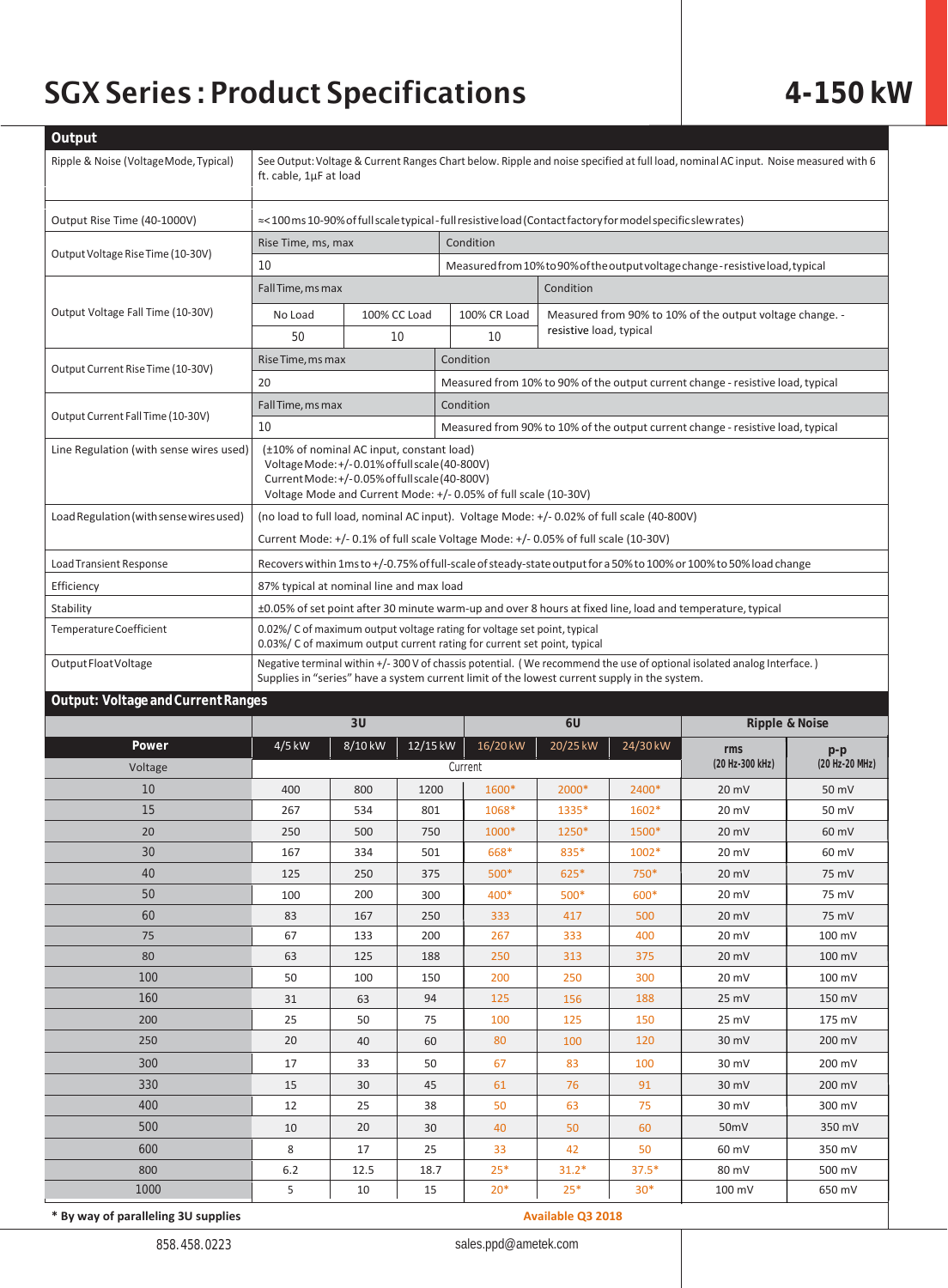## SGX Series : ProductDiagram

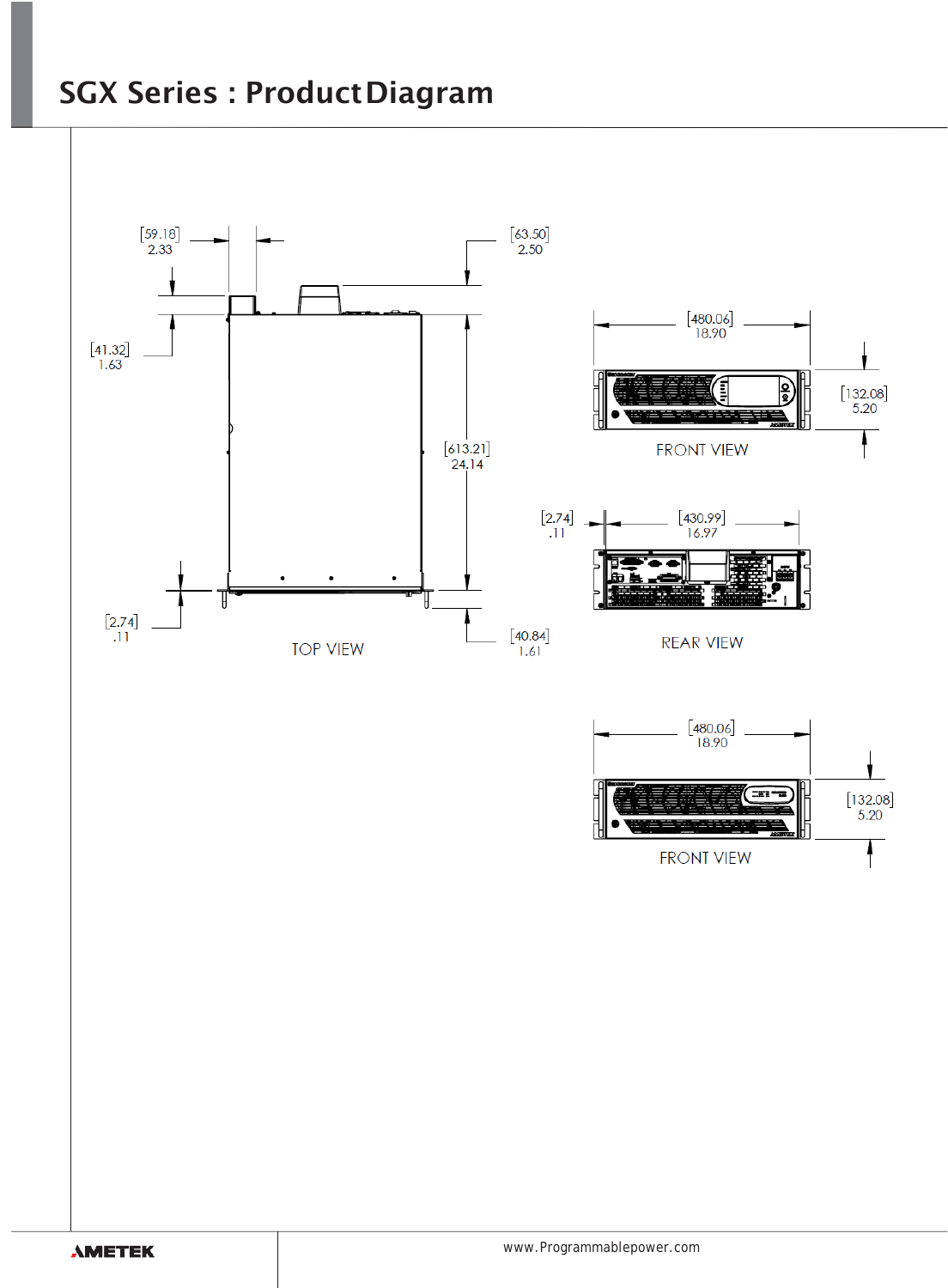# SGXSeries **4–150 kW**

### Advanced Power Simulation



SGX model provides constant power mode allowing independent setting of the max voltage, current and power

| SGX / SGI Comparison Chart                |                                                                                                                                                                                                                                                                                                                       |            |  |  |  |  |
|-------------------------------------------|-----------------------------------------------------------------------------------------------------------------------------------------------------------------------------------------------------------------------------------------------------------------------------------------------------------------------|------------|--|--|--|--|
| <b>Feature</b>                            | <b>SGX</b>                                                                                                                                                                                                                                                                                                            | <b>SGI</b> |  |  |  |  |
| Modular Design                            | ٠                                                                                                                                                                                                                                                                                                                     | ٠          |  |  |  |  |
| <b>Fast Load Transient</b>                | $\bullet$                                                                                                                                                                                                                                                                                                             | $\bullet$  |  |  |  |  |
| Parallelable                              | ٠                                                                                                                                                                                                                                                                                                                     | $\bullet$  |  |  |  |  |
| Analog & Digital Summing                  | $\bullet$                                                                                                                                                                                                                                                                                                             | $\bullet$  |  |  |  |  |
| Direct Front Panel V/I Control            | ٠                                                                                                                                                                                                                                                                                                                     | $\bullet$  |  |  |  |  |
| <b>Touch Screen</b>                       | ٠                                                                                                                                                                                                                                                                                                                     |            |  |  |  |  |
| Sequencing                                | $\bullet$                                                                                                                                                                                                                                                                                                             | $\bullet$  |  |  |  |  |
| Save/Recall Setups                        | $\bullet$                                                                                                                                                                                                                                                                                                             | $\bullet$  |  |  |  |  |
| System Power Readouts                     | ٠                                                                                                                                                                                                                                                                                                                     | $\bullet$  |  |  |  |  |
| <b>Constant Power Mode</b>                | $\bullet$                                                                                                                                                                                                                                                                                                             | $\bullet$  |  |  |  |  |
| <b>RS-232C</b>                            | Standard                                                                                                                                                                                                                                                                                                              | Standard   |  |  |  |  |
| LXI Class C Ethernet                      | Standard                                                                                                                                                                                                                                                                                                              | Optional   |  |  |  |  |
| <b>GPIB</b>                               | Optional                                                                                                                                                                                                                                                                                                              | Optional   |  |  |  |  |
|                                           |                                                                                                                                                                                                                                                                                                                       |            |  |  |  |  |
| Environmental                             |                                                                                                                                                                                                                                                                                                                       |            |  |  |  |  |
| OperatingTemperature                      | 0 to $50^{\circ}$ C                                                                                                                                                                                                                                                                                                   |            |  |  |  |  |
| Storage Temperature                       | -25º C to 65º C                                                                                                                                                                                                                                                                                                       |            |  |  |  |  |
| <b>Humidity Range</b>                     | Relative humidity up to 95% non-condensing, $0^{\circ}$ C - 50° C                                                                                                                                                                                                                                                     |            |  |  |  |  |
| Altitude                                  | Operating full power available up to 5,000 ft. (~1,500 m), derate 10% of full power for every 1,000 feet higher; non-operating<br>to 40,000 ft. (~12,000 m)                                                                                                                                                           |            |  |  |  |  |
| Cooling                                   | Front and side air inlet, rear exhaust. Temperature controlled, variable speed fans. Units may be stacked without spacing.                                                                                                                                                                                            |            |  |  |  |  |
| Regulatory                                | Certified to UL/CSA 61010 and IEC/EN 61010-1 by a NRTL, CE Compliant, Semi-F47 Compliant.<br>LVD Categories: Installation Category II: Pollution Degree 2; Class II Equipment: for Indoor Use Only, back panel not user accessible<br>(see user manual for installation instructions)<br>EMC Directive, EN 61326:1998 |            |  |  |  |  |
| Front Panel Dust Filter (Consult Factory) | 30 PPI (Pores Per Inch) - must ensure adequate airflow and / or derate max. temperature. 3U unit only.                                                                                                                                                                                                                |            |  |  |  |  |